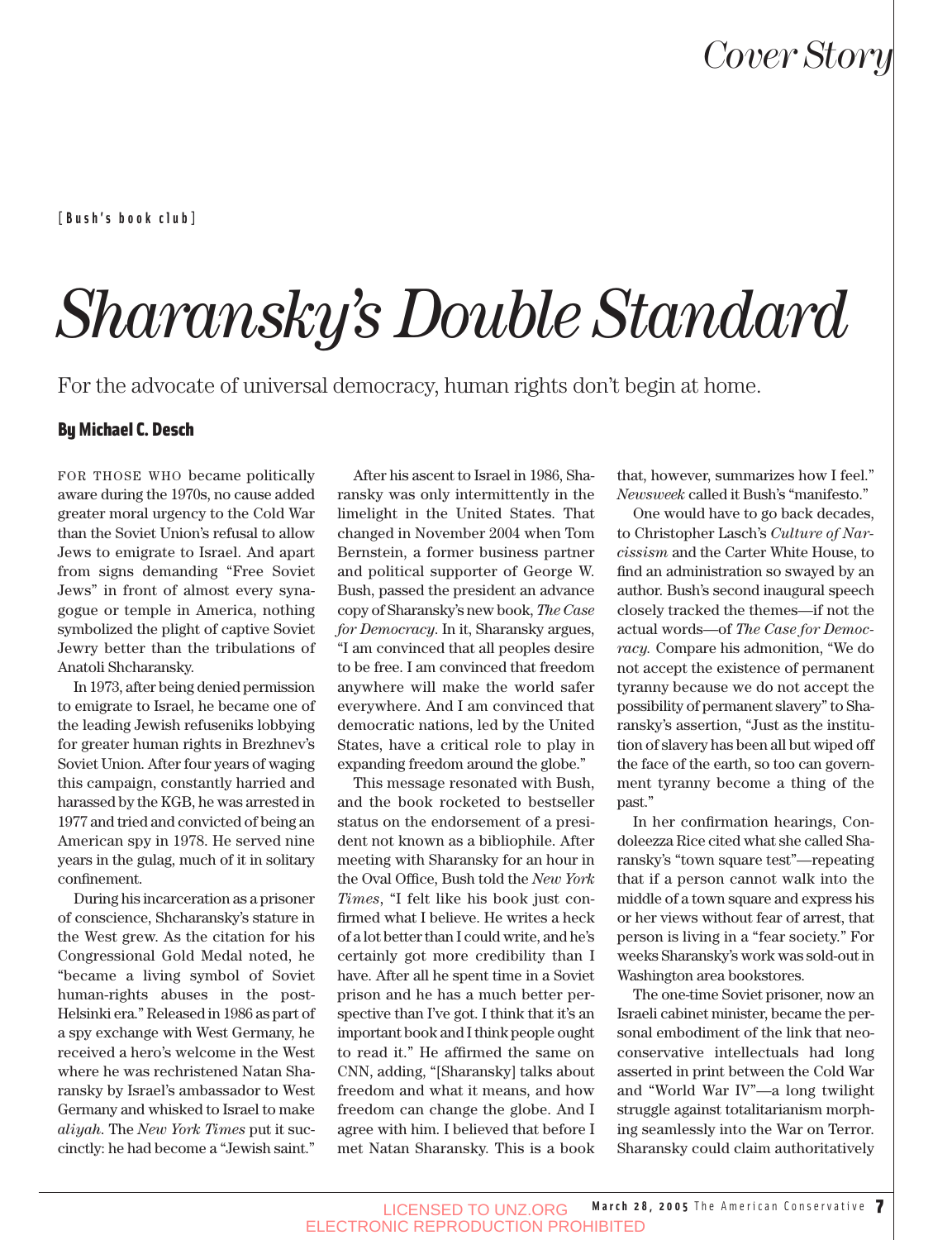## *Cover Story*

that the battles against Soviet despotism and Islamic terrorists were essentially part of the same fight, the free against the unfree. As a result of his personal struggle, Sharansky embodied, to use a favorite catchword of the administration's ideologists, "moral clarity."

But in real political life, moral clarity between liberty and despotism is not so easy to come by—and perhaps nowhere is that clearer than in Sharansky's own path since he entered Israeli politics. For there his career has been marked not by moral clarity but rather by moral ambiguity and inconsistency in his advocacy of democracy and human rights, particularly in the context of the Israeli-Palestinian conflict.

Sharansky arrived in Israel five or six years before the wave of Soviet Jews who came in the 1990s in the wake of Mikhail Gorbachev's *glasnost* and the subsequent collapse of the Soviet Union. Initially, Sharansky used his public stature as a former Prisoner of Zion to lobby for better integration of these Russian Jews into Israeli society. But in 1995, he jumped directly into Israeli politics, forming a new party, Yisrael B'Aliyah, to represent these new immigrants. With

morphed from avatar of universal human rights into a pillar of Israel's nationalist camp.

Soon after Sharansky's arrival on Israel's political scene, international human rights advocates and members of the Israeli peace movement began to suspect that he adopted a double standard in dealing with the Palestinians. After a long and exasperating exchange with Sharansky in 1997, an Arab reporter for *Al*-*Sharq al*-*Awsat* threw up his hands and exclaimed, "What you are in effect saying is that everything that the Israeli Government does today is right, that the whole world is wrong to criticize Israel, and that there is no possibility of making any changes in Israel's policies?" Sharansky blithely responded, "I would not put it quite so strongly."

In the years since then, these suspicions have spread widely. As former America-Israel Public Affairs Committee official M.J. Rosenberg observed in a letter to the *Washington Post*in response to a review of Sharansky's new book, "The test of whether one is a human rights activist or one who simply uses the issue for political ends is that person's willingness to apply the human

HIS CAREER HAS BEEN MARKED **NOT BY MORAL CLARITY** BUT RATHER BY MORAL **AMBIGUITY AND INCONSISTENCY IN HIS ADVOCACY** OF DEMOCRACY AND HUMAN RIGHTS, PARTICULARLY IN THE CONTEXT OF THE **ISRAELI-PALESTINIAN CONFLICT**.

the votes of hundreds of thousands of Russian Jews, Sharansky won a seat in the Knesset and his political career took off. He served in ministerial positions under the Netanyahu (Industry and Tourism), Barak (Interior), and Sharon (Jerusalem and Diaspora Affairs) governments. With the demise of Yisrael B'Aliyah, Sharansky formally joined Likud in 2003. Over the course of Sharansky's political career, he has steadily

rights measuring stick to his own people. It is pretty easy to limit your calls for human rights to nations other than your own. For Sharansky, concern for Palestinians is the test of whether or not his claim to the mantle of human rights activist is genuine. As this book demonstrates, he fails—big time."

Sharansky has consistently argued that Israel can only make peace with a democratic Palestinian Authority. Therefore, he has opposed territorial concessions in advance of political reform in the Palestinian territories. But his past behavior calls into question his commitment to democracy as the *sine qua non* for relations between Israel and other states. For example, he saw no problem with making peace with autocratic Jordan in the 1990s. As he told *Al*-*Sharq al*-*Awsat*, "We achieved some excellent results, and here I must point out that our relations with Jordan are excellent. Our two states will become a model oasis of peace."

Sharansky has also become Israel's most ardent advocate for closer relations between the Jewish state and an increasingly autocratic Russia—though he recognizes "some unfortunate things are happening in Russia." During a 1998 visit to his former homeland, Sharansky told *Interfax* that the two countries "share numerous strategic interests, economic, political, sometimes even military." But even after the Jan. 9, 2005 Palestinian Authority elections brought Mahmoud Abbas to power democratically, Sharansky still demanded in the pages of the *Wall Street Journal* that the Palestinians do more to democratize their system.

Nor has Sharansky been a consistent advocate of democracy and the rule of law within Israel itself. As minister of the interior in 1999, he refused to extradite two Russian Jews living in Israel who were former NKVD officers charged with massacring dozens of civilians in Lithuania prior to World War II. In December 2003, Sharansky addressed a rally in Jerusalem where some other speakers advocated disenfranchising Israeli Arabs.

But the issue that raises the most questions about Sharansky's commitment to peace is his consistent unwillingness seriously to consider returning occupied territory to the Palestinians. Sharansky maintains that in principle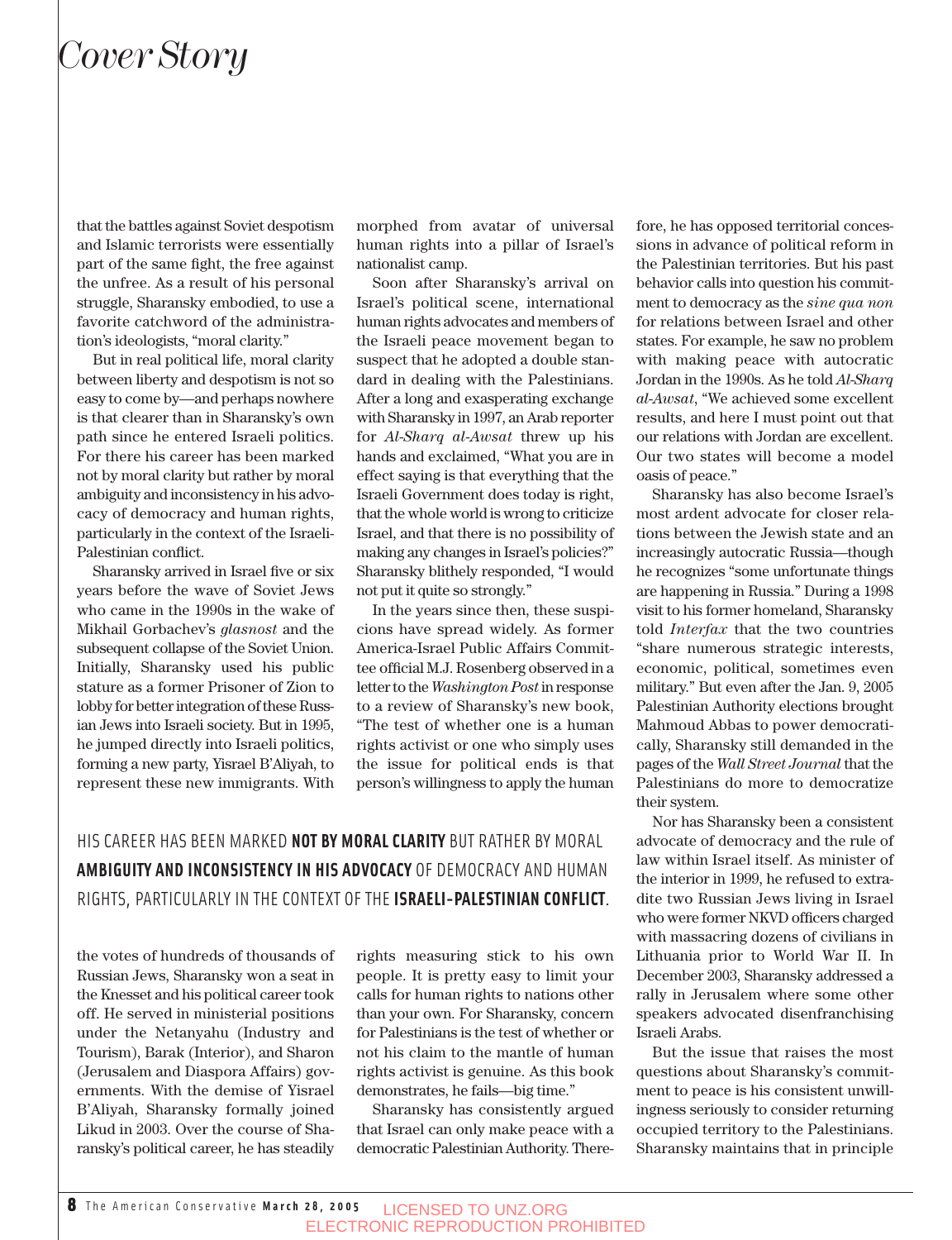he supports an independent Palestinian state, but in practice he has thwarted steps in that direction at nearly every turn. For instance, the 1996 platform of his supposedly moderate Yisrael B'Aliyah Party explicitly "opposes the establishment of a Palestinian state." As minister of the interior, Sharansky played a key role behind the scenes in undercutting Barak at Camp David. Even the suggestion that the Labor prime minister intended to make concessions to Arafat on Jerusalem and refugees led Sharansky to threaten resignation. Later, he would tell Frontpage webzine that Barak's Camp David offer was "overgenerous," a view that few serious analysts of the period would endorse.

When the quartet of the United States, the European Union, Russia, and the United Nations proposed a roadmap to end the Israeli-Palestinian conflict and establish an independent Palestinian state, Sharansky grumbled to *Interfax*, "I reject this plan in its current form. The three drafts of the 'roadmap' I have read are a roll-back to the Oslo process, which was a complete failure. ... Our goal is to deprive [the Arafat] regime of its legitimacy and force."

After Ariel Sharon proposed a unilateral withdrawal from Gaza and a small part of the West Bank in the spring of 2004, Sharansky joined with other Likud intransigents in opposing it: "We withdrew from 40% of the territory and ceased our rule over 98% of the population. In return, we received exploding buses. The world demanded more. We offered the Palestinians everything, the works, and in return, we received the cruelest terror. The world responded by treating us like lepers and war criminals. Why should the withdrawal from the Gaza Strip be any different?"

In a particularly cynical move, Sharansky and Sharon's other opponents sought to twist Israel's democratic process to hobble even this very tentative step toward peace. As a recent *Ha'aretz* editorial characterizes this ploy: "The referendum campaign being waged by Sharon's ministers, his buddies in the Likud, the settlers and fanatics of every stripe, is a threat to the democratic-parliamentary structure of the state, no matter how you look at it." In a recent cabinet vote on Sharon's Gaza withdrawal plan, Sharansky cast one of five nays.

On the nettlesome issue of dividing the holy city of Jerusalem, Sharansky takes an uncompromising line. In the *New York Times* Sharansky warned, "if the Jewish people are not prepared to hold their ground in the city that for The land was not really abandoned. Rather, the Palestinian owners could not assert their claim because their property was on the wrong side of Israel's security fence. Lower ranking Ministry of Justice officials objected to this decision, but it did not become a public issue until Israel's attorney general formally declared Sharansky's move illegal. Labor Member of Knesset Amram Mitzna simply labeled it "theft."

Sharansky also poses as the world's conscience on the rise of anti-Semitism around the world—particularly in the Palestinian territories. In January 2005, he released a study claiming he had "circumstantial evidence" that the Palestinians were conducting systematic Nazi

### **SHARANSKY** ACCUSED LEFT-WING ISRAELIS OF BEING "**COLLABORATORS**" WITH **THE NEW ANTI-SEMITISM** AND CLAIMED THAT THEY ARE "**SETTING THE JEWISH HOME ON FIRE**."

2,000 years kept the dream of Jewish sovereignty alive, I shudder to think of where we are willing to draw the line." In the pages of *Ma'ariv*, Sharansky even rejected the possibility that Yassir Arafat might at least be buried in the city after his death. "The idea of setting aside a burial plot for Arafat in a building adjacent to the Temple Mount is another of Arafat's fantasies aiming to control the Temple Mount, but it will never materialize."

The issue that has done the most to convince many Israelis that Sharansky's commitment to democratic procedures is selective was his recent behavior as minister for Jerusalem. In June 2004, in a move *Ha'aretz* reported in an article aptly entitled "Like Thieves in the Night," Sharansky and another minister met secretly and declared large tracts of Arab land in Jerusalem to be abandoned and therefore subject to confiscation. propaganda against the Jews through the textbooks used in Palestinian schools. But even before this report was released, the United States Consulate General in Jerusalem had commissioned its own study of Palestinian textbooks and found no incitement to hatred. As the *Jerusalem Post* reported in January 2004, Sharansky even accused left-wing Israelis of being "collaborators" with the new anti-Semitism and claimed that when they engage in criticism of the Israeli government's policies they are "setting the Jewish home on fire." So much for that townsquare test whereby a society is deemed free if opponents can publicly criticize the government without fear of recrimination. If Sharansky had his way, few Palestinians—or Israelis for that matter—would feel confident criticizing Israel's policies for fear of being labeled anti-Semites.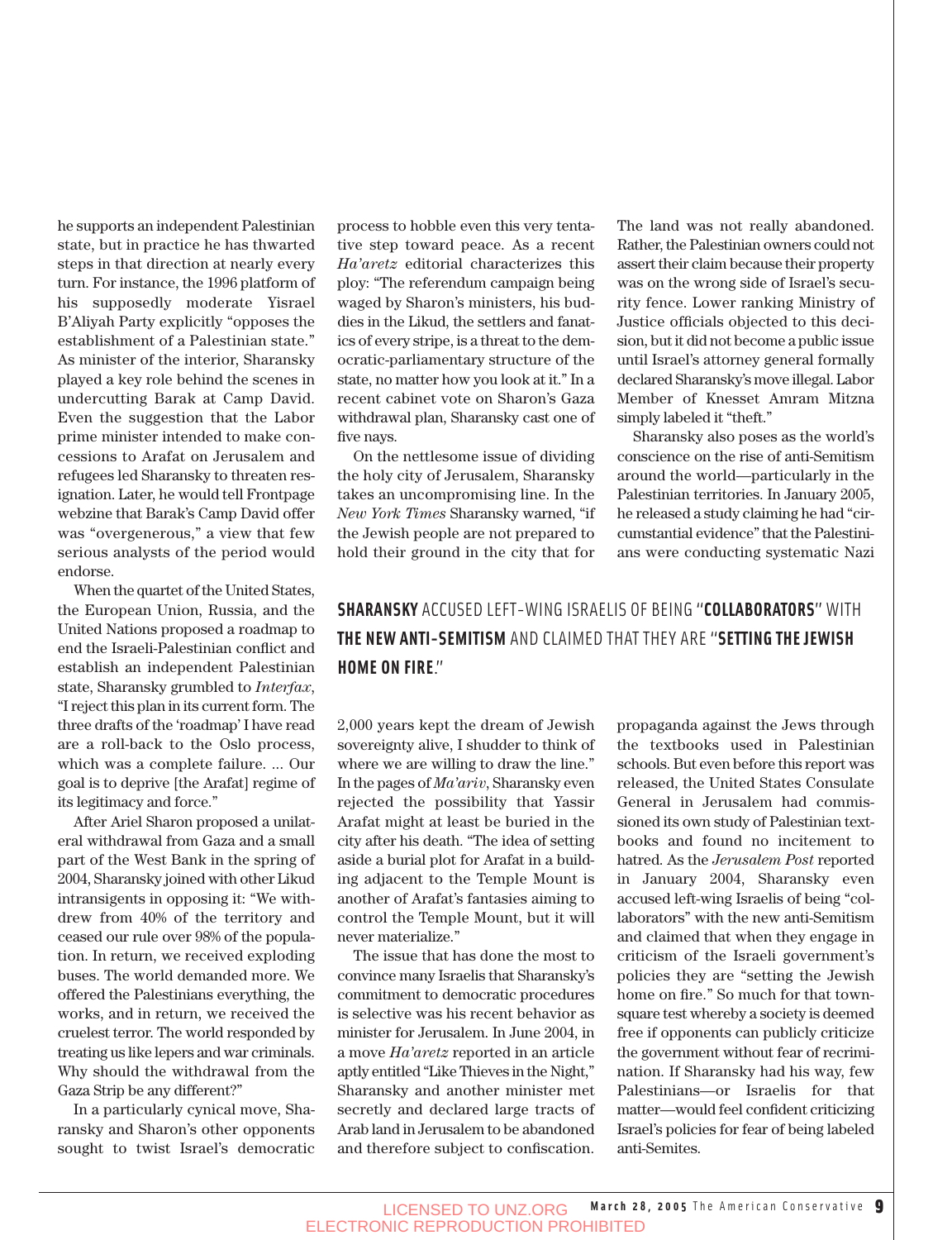## *Cover Story*

So how did one of the moral paragons of the Cold War struggle against communism and one of today's most influential proponents of the spread of democracy also become one of the most unscrupulous and implacable opponents of a territorial compromise with the Palestinians? Three factors seem to be at work.

First, the corrupt nature of the Israeli political system encourages behavior that is inconsistent with how we hope democratic politics will operate. Indeed,

Sharansky in 1995 or 1996 for his charitable organization for Russian immigrants.

Sharansky was indignant when Prime Minister Bibi Netanyahu was implicated in the Bar-Or corruption affair in Israel and promised to leave government if even 10 percent of the charges were true. But as *New York Times* correspondent Serge Schmemann reported, Sharansky soon did an about-face, earning the nickname "Mr. Ten Percent" among some Israelis.

HOW DID ONE OF TODAY'S **MOST INFLUENTIAL PROPONENTS** OF THE SPREAD OF DEMOCRACY ALSO BECOME ONE OF THE **MOST UNSCRUPULOUS AND IMPLACABLE OPPONENTS** OF A TERRITORIAL COMPROMISE WITH THE **PALESTINIANS**?

when Sharansky threw his hat into the ring in the mid-1990s, some admirers expressed concern. In a *Wall Street Journal* piece in October 1995, one worried, "What happens when a man of unimpeachable integrity walks into the imperfect world of politics? We may soon have our answer in Israel."

Even before he became formally active in Israeli politics, Sharansky was linked with some shady characters. The *Scotsman* tied Sharansky's Yisrael B'Aliyah to Russian mafia figure Grigory Lerner. According to the *Jerusalem Post*, Israel's Internal Security Minister Avigdor Kahalani also confirmed that as minister for trade and industry, Sharansky organized a 1996 meeting between another Russian Jew, Grigory Luchansky, and Likud Prime Minister Benjamin Netanyhu. The London *Times* called Luchansky "the most dangerous nonconvicted person in the world" and the British government barred him from the country. The Israeli government also refused to renew his passport because of his suspected ties to Russian organized crime. Luchansky himself admitted to *Globes* that he gave money directly to

In July 2000, the Israeli paper *Ma'ariv* revealed that the U.S. Treasury Department had provided documents to the Israeli government showing that over \$300,000 had been transferred by an American nonprofit organization to an Israeli filmmaker to make a campaign film for Sharansky in violation of Israeli election laws. Sharansky refused to cooperate with that investigation. This reinforced the view of growing numbers of Israelis that Sharansky valued political power more than principle. Israeli human rights activist Hirsh Goodman told the *New York Times* that Sharansky is "wooing a constituency, and turning his back on the liberal human rights personality that he was. I think that he's an obstructionist, and intellectually and politically dishonest, but, hey, that's just playing the brutal rules of the political game in this country."

Second, the nature of Sharansky's political constituency in Israel drove him to the nationalist extreme. His original party started out narrowly focused on advancing the ethnic interests of Russian Jews and was fairly moderate on most other issues. But Avigdor Lieberman, another Russian Jew, saw the potential for a political party based on the growing Russian Jewish community and better understood that this community was very hawkish, particularly on the issues of Islam (which for Russians was clearly identified with the Chechen War) and the Arabs. Subsequently, Sharansky and Lieberman formed the National Unity Block, which came to represent the most nationalistic edge of the Israeli political spectrum. Like their former countrymen back in the old motherland, Russian Jews in Israel are, in the words of Eduard Kuznetsov, editor of the Israeli Russian-language paper *Vesti*, "the descendants of an imperial attitude. Land is sacred. And though only 1 percent of them live in the occupied territories, they have an instinctive hatred of Arabs and see no reason to make any concessions." As an illustration of how extreme some in the Russian Jewish community have become, *Ha'aretz* recently noted that one Russian Jewish journalist called for the castration of Arabs in order to keep their population in check. Sharansky no doubt became more hawkish as he realized that this was the political center of gravity among most Russian Jews.

Belying his humanitarian image in the West, Sharansky routinely inflates the security threats that Israel faces and then argues that this dire peril justifies extreme measures in response. Listening to Sharansky, one would never know that Israel has the most powerful army in the Middle East and possesses a very large and sophisticated nuclear arsenal. In Sharansky's view "Israel is the only country that is officially threatened to be destroyed by a whole range of countries possessing a far greater military capacity. This includes Iran, which is developing lethal weapons, including nuclear weapons ... . In these conditions we cannot limit our defense capabilities." Not only does Israel need to